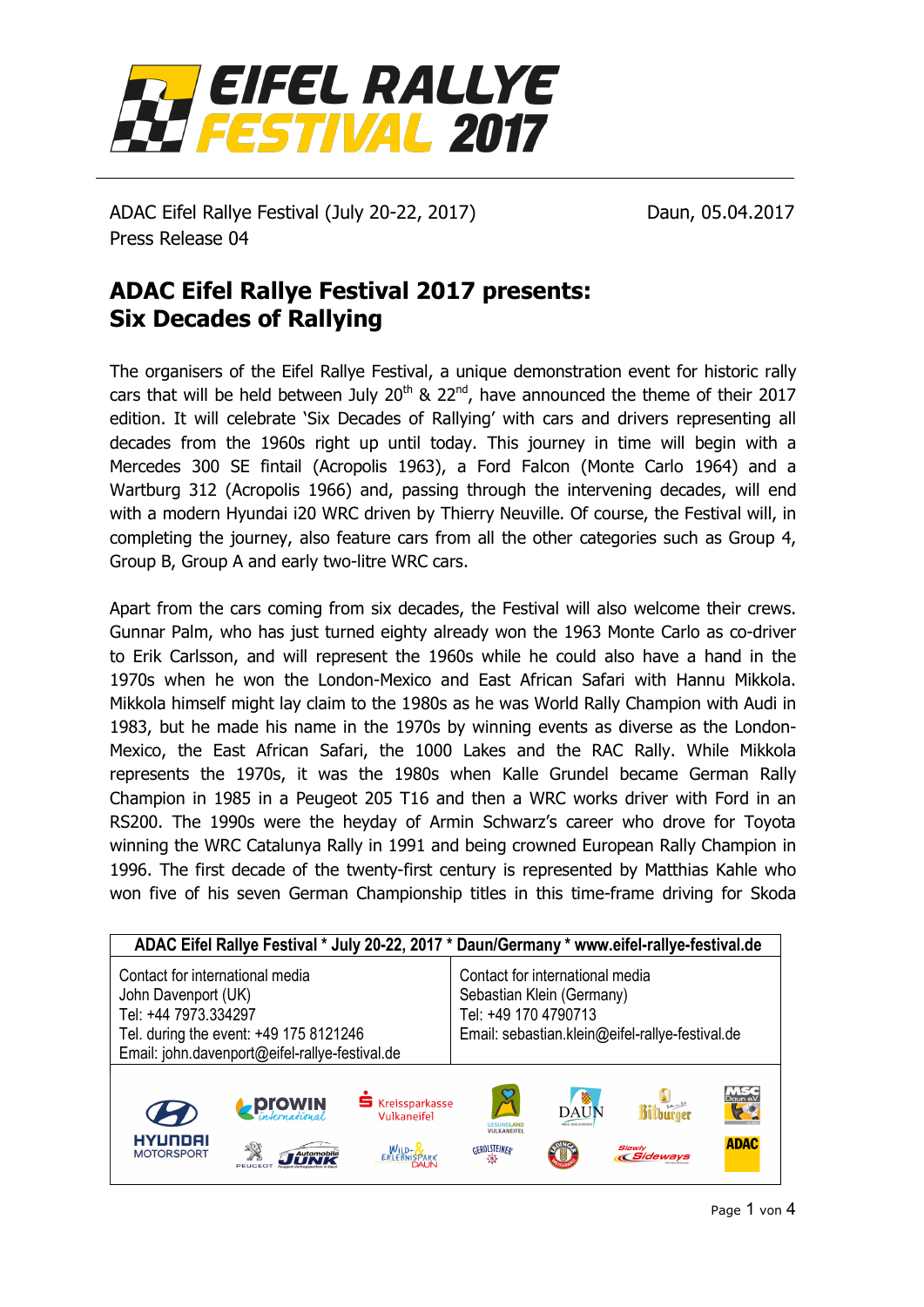

most of the time. And today's rally scene is, of course, represented by current vice World Champion Thierry Neuville.

Apart from those six drivers, the Eifel Rallye Festival will also have one very special person present who won rallies in all of those six decades. Stig Blomqvist started his amazing winning streak in the 1960s in local rallies in Sweden. He then won the Swedish Rally seven times between 1971 and 1984, the same year that he was crowned World Rally Champion, and was victorious most recently on the 2015 East African Safari Classic Rally.

"The 'Six Decades of Rallying' will not only come alive on the rally stages since it will also be the theme for the 'Welcome Evening' on Thursday night", says Chief Organiser, Otmar Anschütz. "Our VIP drivers representing the six decades will share their stories from their time in rallying." All this will be illustrated with short video clips made by well-known Austrian film-maker Helmut Deimel. The Rally Mile in Daun will certainly be bustling with drivers and spectators on Thursday night especially since the entry list is nearly full already. "We have already received more than 120 entries of our maximum of 140 and when you look at the entries, you can see that the Eifel Rallye Festival is becoming more and more international", says Reinhard Klein the man in charge of the Slowly Sideways group.

This large field of historic cars will be led round by Thierry Neuville in his Hyundai i20 WRC zero-car. This will not be his first visit to Daun for the 28-year-old Belgian who was born in St. Vith – just an hour's drive away from Daun. "I have visited the Festival a couple of times especially when my friends were driving there. It has a great atmosphere, nice stages and good spectator areas." To see the precious historic cars and their drivers in action makes Neuville smile: "Probably not all the drivers are the best in the world but this gives you more time to see the cars in action." The current vice World Champion is especially fond of the Group B cars. "I would like to try them once to see how the handling is compared to our WRC cars of today."

| ADAC Eifel Rallye Festival * July 20-22, 2017 * Daun/Germany * www.eifel-rallye-festival.de                                                                                |               |                                                                         |                                                                                                                                         |             |                                    |                                                 |  |
|----------------------------------------------------------------------------------------------------------------------------------------------------------------------------|---------------|-------------------------------------------------------------------------|-----------------------------------------------------------------------------------------------------------------------------------------|-------------|------------------------------------|-------------------------------------------------|--|
| Contact for international media<br>John Davenport (UK)<br>Tel: +44 7973.334297<br>Tel. during the event: +49 175 8121246<br>Email: john.davenport@eifel-rallye-festival.de |               |                                                                         | Contact for international media<br>Sebastian Klein (Germany)<br>Tel: +49 170 4790713<br>Email: sebastian.klein@eifel-rallye-festival.de |             |                                    |                                                 |  |
| HYUNDAI<br><b>MOTORSPORT</b>                                                                                                                                               | <b>ProWIN</b> | <b>S</b> Kreissparkasse<br>Vulkaneifel<br>WILD- <b>N</b><br>ERIFRNISPAR | $\chi$<br><b><i>GESUNDLAND</i></b><br><b>VULKANEIFEL</b><br><b>GEROLSTEINER</b><br>-51                                                  | <b>DAUN</b> | <b>Slowly</b><br><b>« Sideways</b> | <b>MS</b><br>Daun e.<br><b>K</b><br><b>ADAC</b> |  |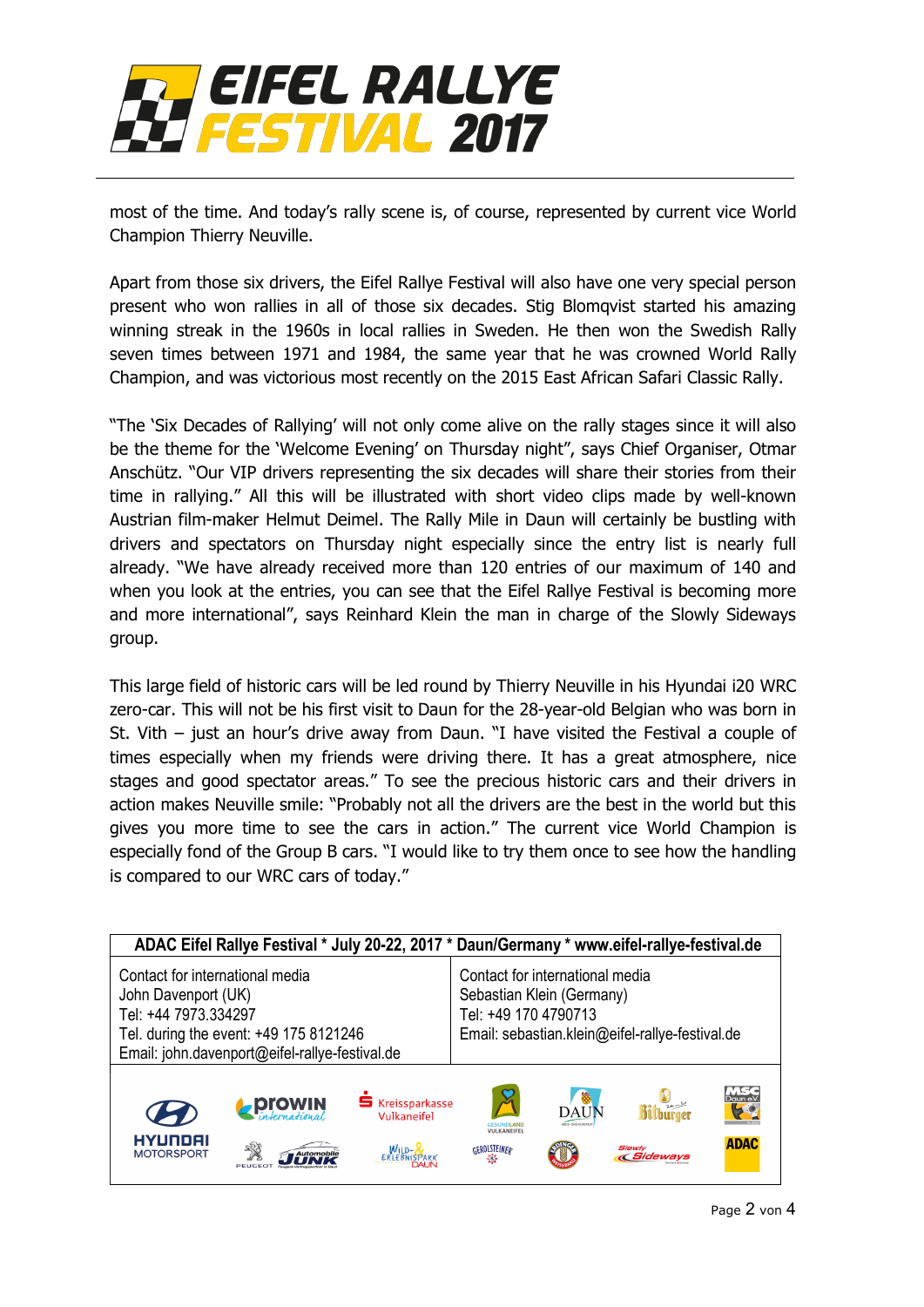

For his first outing as a driver in the Eifel Rallye Festival, Neuville promises that: "I am coming to make a good show." The Belgian will host some guest co-drivers during the Shakedown on Thursday and try to make his Hyundai i20 WRC fly on the Hyundai Super Stage on Friday afternoon. His last stage will be the Prowin Spectator Stage on Friday night before Neuville will have to leave the event thanks to other commitments.

## **Order now: pre-sale for tickets and programmes has started**

Spectators who are keen to visit the Eifel Rallye Festival can obtain their tickets and programmes from the official online shop no matter in what European country they are living. While visiting the 'Rally Mile' in the heart of Daun is free of charge, there are various admission tickets needed for those who like to see the action on the special stages. The range offered goes from one-day tickets right up to full weekend tickets.

The pre-sale of tickets and programmes is open until July 07, 2017 from [http://www.eifel](http://www.eifel-rallye-festival.de/en/rallye-shop.html)[rallye-festival.de/en/rallye-shop.html.](http://www.eifel-rallye-festival.de/en/rallye-shop.html)

## **Eifel Rallye Festival – Time Table**

| <b>Thursday, 20.07.2017</b> |                                                               |
|-----------------------------|---------------------------------------------------------------|
| $15:00 - 19:00$ hrs         | Shakedown at the 'Mantaloch' in Brück                         |
| from $20:30$ hrs            | Welcome Evening in the Rally Mile                             |
|                             | Open Air Cinema with film-maker Helmut Deimel                 |
| Friday, 21.07.2017          |                                                               |
| From 08:00 hrs              | Scrutineering in the Rally Mile                               |
| $11:00 - 12:00$ hrs         | Autograph Session with the VIP drivers                        |
| From 14:20 hrs              | Hyundai Super Stage with jump, water splash and gravel action |
| From 19.30 hrs              | prowin Spectator Stage in Sarmersbach at night                |
|                             | Including the 'Festival Parade'                               |
|                             |                                                               |

## **Saturday, 22.07.2017**

08:30 – 17:00 hrs Tarmac Stages in the Vulkaneifel region

| ADAC Eifel Rallye Festival * July 20-22, 2017 * Daun/Germany * www.eifel-rallye-festival.de                                                                                |               |                                                             |                                                                                                                                         |                                           |                                                    |                                       |  |
|----------------------------------------------------------------------------------------------------------------------------------------------------------------------------|---------------|-------------------------------------------------------------|-----------------------------------------------------------------------------------------------------------------------------------------|-------------------------------------------|----------------------------------------------------|---------------------------------------|--|
| Contact for international media<br>John Davenport (UK)<br>Tel: +44 7973.334297<br>Tel. during the event: +49 175 8121246<br>Email: john.davenport@eifel-rallye-festival.de |               |                                                             | Contact for international media<br>Sebastian Klein (Germany)<br>Tel: +49 170 4790713<br>Email: sebastian.klein@eifel-rallye-festival.de |                                           |                                                    |                                       |  |
| HYUNDAI<br><b>MOTORSPORT</b>                                                                                                                                               | <b>ProWIN</b> | <b>S</b> Kreissparkasse<br>Vulkaneifel<br>$W_{\text{IID-}}$ | $\cancel{2}$<br><b><i>FSUNDLAND</i></b><br><b>VULKANEIFEL</b><br><b>GEROLSTEINER</b><br>-51                                             | ▒<br><b>DAUN</b><br><b>RES-UND KURSTA</b> | $0.98 - 0.4$<br><b>Slowly</b><br><b>« Sideways</b> | <b>MSC</b><br>Daun e.V<br><b>ADAC</b> |  |